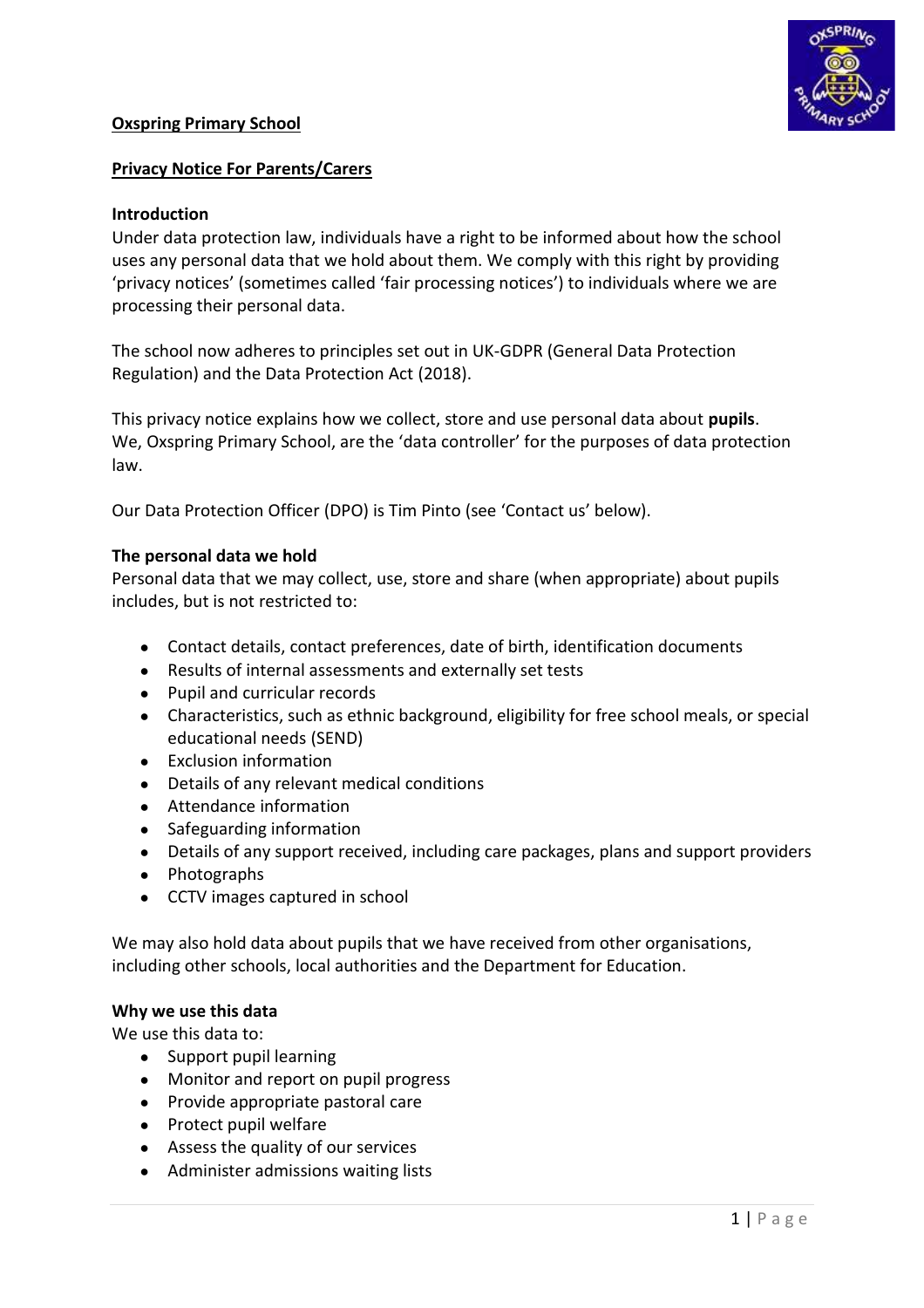- Carry out research
- Support families and their wellbeing
- Comply with the law regarding data sharing

### **Our legal basis for using this data**

We only collect and use pupils' personal data when the law allows us to. Most commonly, we process it where:

- We need to comply with a legal obligation
- We need it to perform an official task in the public interest

Less commonly, we may also process pupils' personal data in situations where:

- We have obtained consent to use it in a certain way
- We need to protect the individual's vital interests (or someone else's interests)

Where we have obtained consent to use pupils' personal data, this consent can be withdrawn at any time. We will make this clear when we ask for consent, and explain how consent can be withdrawn.

Some of the reasons listed above for collecting and using pupils' personal data overlap, and there may be several grounds which justify our use of this data.

### **Collecting this information**

While the majority of information we collect about pupils is mandatory, there is some information that can be provided voluntarily.

Whenever we seek to collect information from you or your child, we make it clear whether providing it is mandatory or optional. If it is mandatory, we will explain the possible consequences of not complying.

#### **How we store this data**

We keep personal information about pupils while they are attending our school. We may also keep it beyond their attendance at our school if this is necessary in order to comply with our legal obligations. Our retention schedule/records management policy states how long we should keep specific data.

#### **Data sharing**

We do not share information about pupils with any third party without consent unless the law and our policies allow us to do so.

Where it is legally required, or necessary (and it complies with data protection law) we may share personal information about pupils with:

- Our Local Authority (LA) to meet our legal obligations to share certain information with it, such as safeguarding concerns and exclusions
- The Department for Education (DFE) to meet our legal obligations and as it is necessary for the performance of a task carried out in the public interest and in the exercise of authority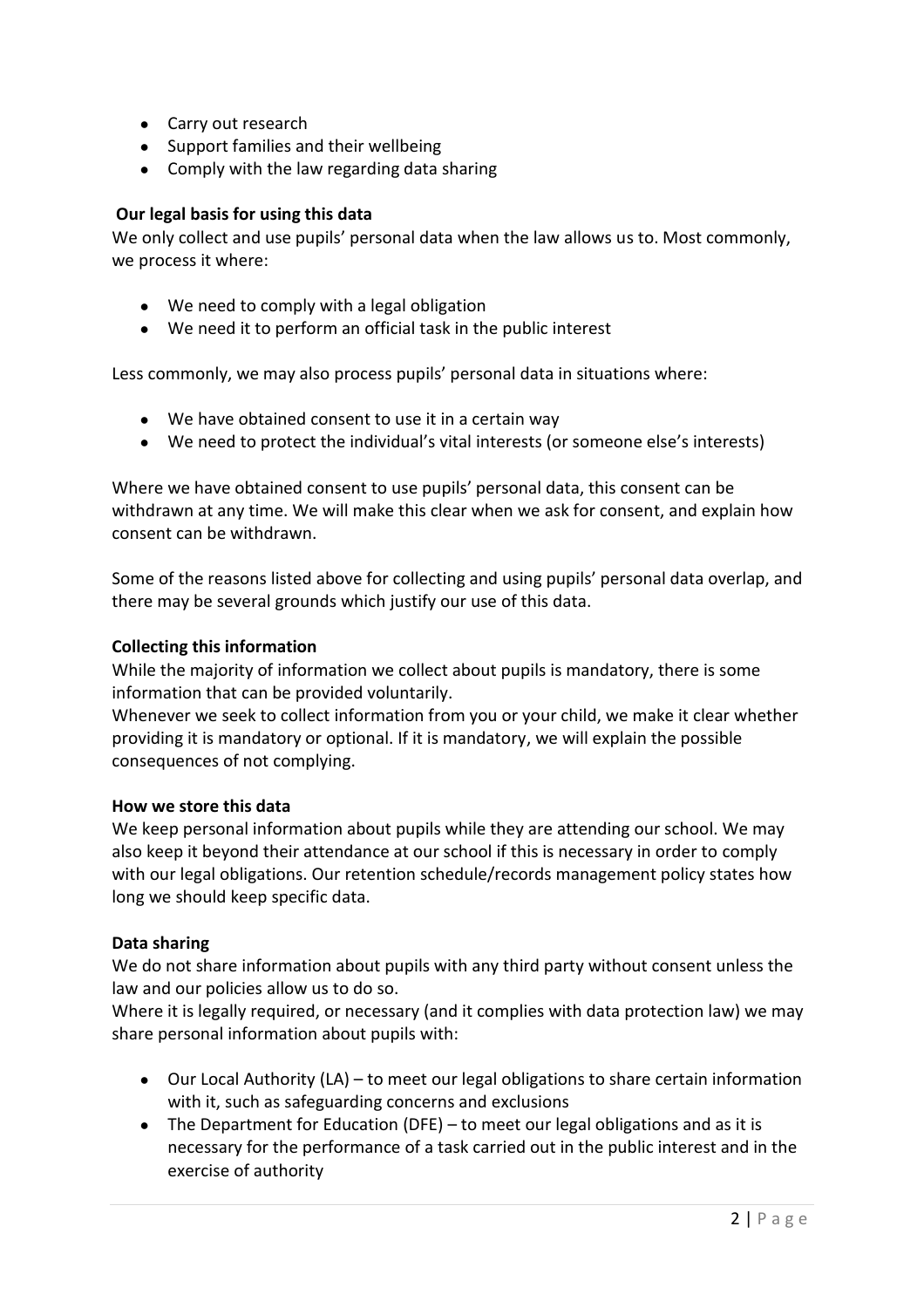- The pupil's family and representatives to meet our legal obligations to share certain information with them, such as safeguarding concerns and exclusions
- Educators and examining bodies to meet our legal obligations and as it is necessary for the performance of a task carried out in the public interest and in the exercise of authority
- Our regulator e.g. Ofsted to meet our legal obligations and as it is necessary for the performance of a task carried out in the public interest and in the exercise of authority
- Suppliers and service providers to enable them to provide the service we have contracted them for
- Our auditors necessary for compliance with a legal obligation
- External survey and research organisations with parents/carers consent
- Health authorities necessary for compliance with a legal obligation, such as safeguarding. In other cases the health professional seeks consent through the school. In addition, we may have to share data specifically related to NHS partners in line with the Coronavirus Act 2020.
- Professional advisers and consultants necessary for the performance of a contract
- Charities and voluntary organisations necessary for the performance of a task carried out in the public interest and in the exercise of authority
- Police forces, courts, tribunals necessary for compliance with a legal obligation
- $\bullet$  Professional bodies necessary for the performance of a contract

There may be times when we ask parents/cares to register for services where the school is not the data controller. Examples of this include ParentPay systems in order to pay electronically for trips and other occasions where we ask you to purchase items online. Whenever we do this, the school will ensure that we use a reputable company and that parents/carers are given the privacy notice for the firm on how their data is used.

# **National Pupil Database**

We are required to provide information about pupils to the Department for Education (DFE) as part of statutory data collections such as the school census and Early Years census. Some of this information is then stored in the National [Pupil Database](https://www.gov.uk/government/publications/national-pupil-database-user-guide-and-supporting-information) (NPD), which is owned and managed by the Department and provides evidence on school performance to inform research.

The database is held electronically so it can easily be turned into statistics. The information is securely collected from a range of sources including schools, local authorities and exam boards.

The DFE may share information from the NPD with other organisations which promote children's education or wellbeing in England. Such organisations must agree to strict terms and conditions about how they will use the data.

For more information, see the Department's webpage on [how it collects and shares](https://www.gov.uk/data-protection-how-we-collect-and-share-research-data)  [research data.](https://www.gov.uk/data-protection-how-we-collect-and-share-research-data)

You can also [contact the Department for Education](https://www.gov.uk/contact-dfe) with any further questions about the NPD.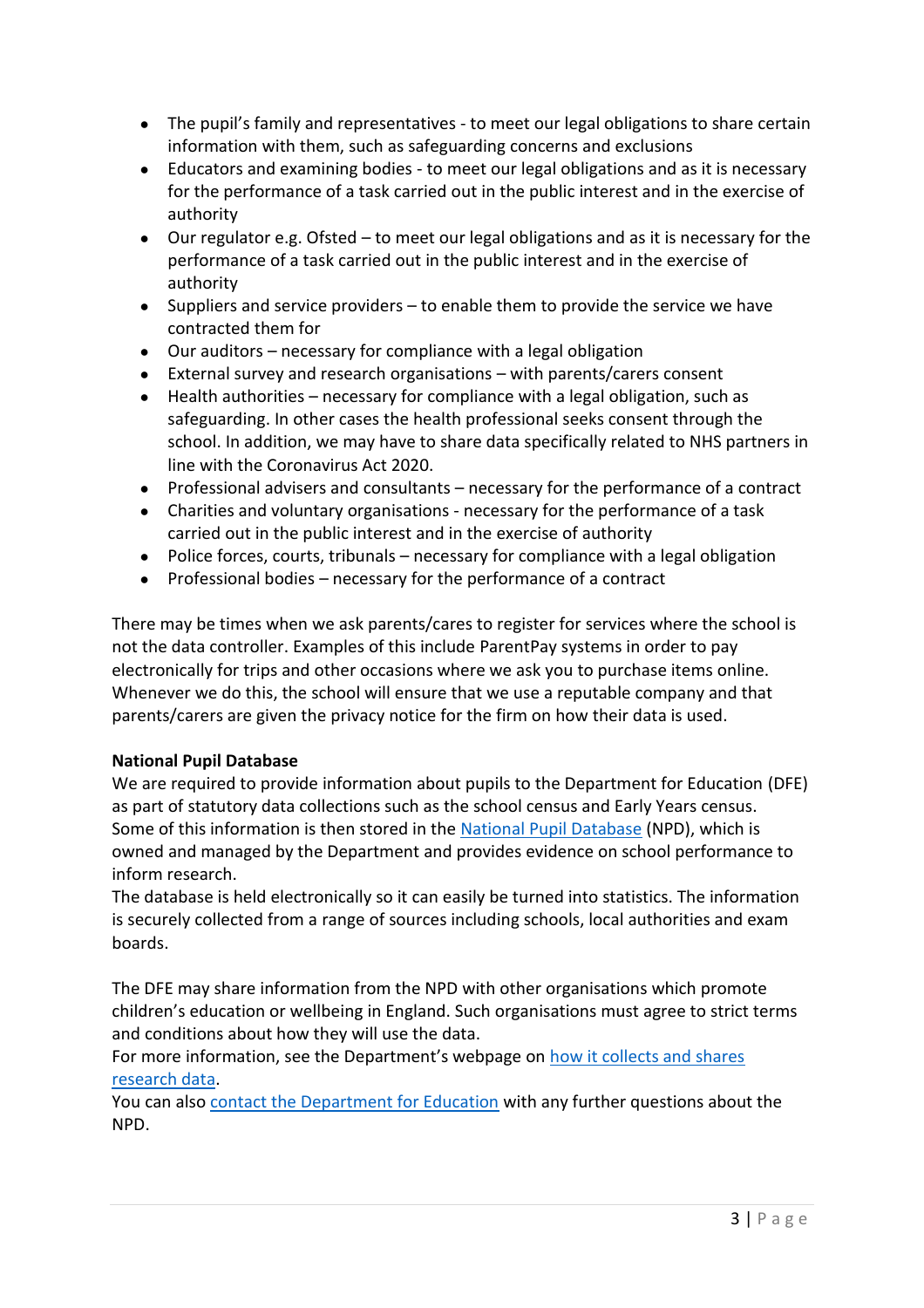## **Transferring data internationally**

The school now follows the procedures in relation to UK-GDPR. If we transfer any data to countries outside the EU (third countries), we ensure that a Standard Contractual Clause (SCC) is set up directly between the school and the company.

### **Parents and pupils' rights regarding personal data**

Individuals have a right to make a **'subject access request'** to gain access to personal information that the school holds about them.

Parents/carers can make a request with respect to their child's data where the child is not considered mature enough to understand their rights over their own data (usually under the age of 13), or where the child has provided consent.

Parents also have the right to make a subject access request with respect to any personal data the school holds about them.

If you make a subject access request, and if we do hold information about you or your child, we will:

- Give you a description of it
- Tell you why we are holding and processing it, and how long we will keep it for
- Explain where we got it from, if not from you or your child
- Tell you who it has been, or will be, shared with
- Let you know whether any automated decision-making is being applied to the data, and any consequences of this
- Give you a copy of the information in an intelligible form

Individuals also have the right for their personal information to be transmitted electronically to another organisation in certain circumstances.

If you would like to make a request please contact our data protection officer. Parents/carers also have a legal right to access to their child's **educational record**. To request access, please contact [s.irwin@oxspringprimary.co.uk](mailto:s.irwin@oxspringprimary.co.uk)

### **Other rights**

Under data protection law, individuals have certain rights regarding how their personal data is used and kept safe, including the right to:

- Object to the use of personal data if it would cause, or is causing, damage or distress
- Prevent it being used to send direct marketing
- Object to decisions being taken by automated means (by a computer or machine, rather than by a person)
- In certain circumstances, have inaccurate personal data corrected, deleted or destroyed, or restrict processing
- Claim compensation for damages caused by a breach of the data protection regulations

To exercise any of these rights, please contact our data protection officer.